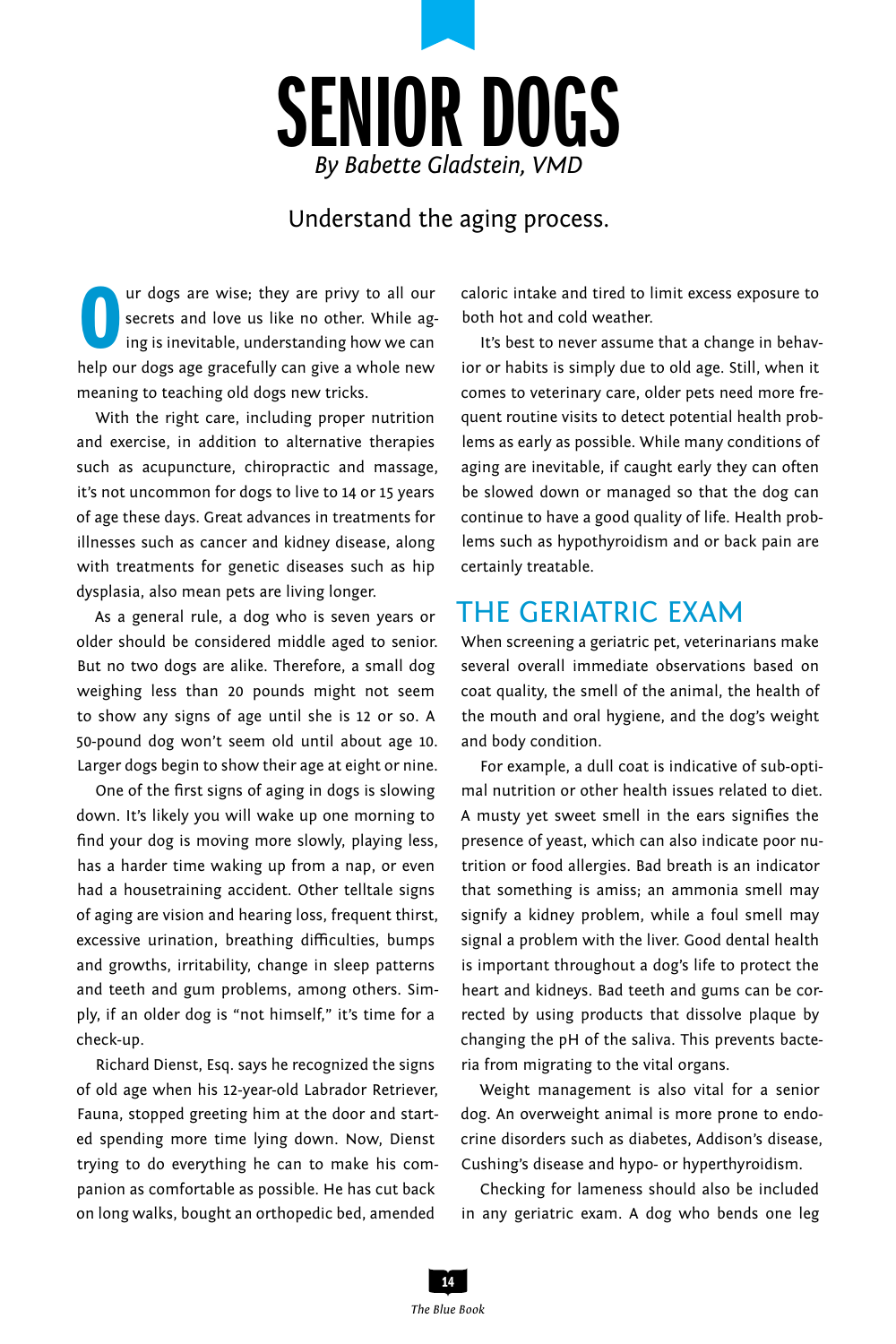when standing may be shifting his weight because of pain and one paw larger than the other is a sign of swelling. A vet should look for unusual head position to evaluate either neurologic damage or lameness deficits and to check both hips visually and manually for pain or dysplasia. Gently checking down the spine for "hot spots" that make the dog wince helps identify any parts of the back that are painful.

Although some breeds have an increased risk of developing certain health problems, there are no particular age-related conditions specific to certain breeds. However, larger, heavyset dogs, such as Labrador and Golden Retrievers, are prone to hypothyroidism. Some smaller breeds, such as Scottish Terriers, are more likely to develop Cushing's disease.

### FOCUS ON WELLNESS

Wellness is of the utmost importance to health and a major factor in your dog's happiness. An aging, enervated dog often feels gloomy, while an invigorated dog greets life daily with a wagging tail. Senior dogs can benefit greatly from a unique wellness program designed especially for them. Simple lifestyle changes, such as a proper diet, exercise and physical therapy, can help older dogs feel and perform better in their daily lives.

Purchasing products for your home, such as orthopedic bedding, a raised bowl, steps or ramps leading to your dog's favorite spot, and "slipper" socks that have non-skid material on the bottom, can help ease the transition to old age for your pet. All of these products are easy to find online.

As pets become older, it becomes harder to digest their food. Eating smaller, more frequent meals, and adding a supplement with enzymes and probiotics, plus omega-3 fatty acids and a multivitamin, can be a good idea.

#### Holistic Treatments

Older dogs with arthritis and degenerative joint problems can greatly benefit from holistic medicine. Veterinarians who practice holistic medicine are also trained in traditional practices, and use all appropriate treatment modalities to keep a dog



healthy. Alternative therapies that may especially benefit older pets include including acupuncture, chiropractic, ultrasound, massage therapy and laser therapy.

Ultrasound uses high-energy sound waves to treat tendon and ligament injuries. As the tissues absorb the waves, they are converted to heat. This promotes collagen fiber formation to maximize the long-term strength of the tendon, and helps control the pain associated with arthritis.

Laser therapy treatment delivers high-spectrum light waves into the body, relieving discomfort and reducing stiffness. The safe, pain-free treatment can be used to treat a variety of injuries, pain, wounds, fractures, neurological conditions and dermatological problems.

Prolotherapy is a lesser-known treatment for weak and torn tendons and ligaments. The treatment involves injecting a solution into the affected ligaments and bony junctures, which causes the growth of new connective tissue. Pain is alleviated as the tendons and ligaments tighten and grow stronger. The therapy, which has been used in